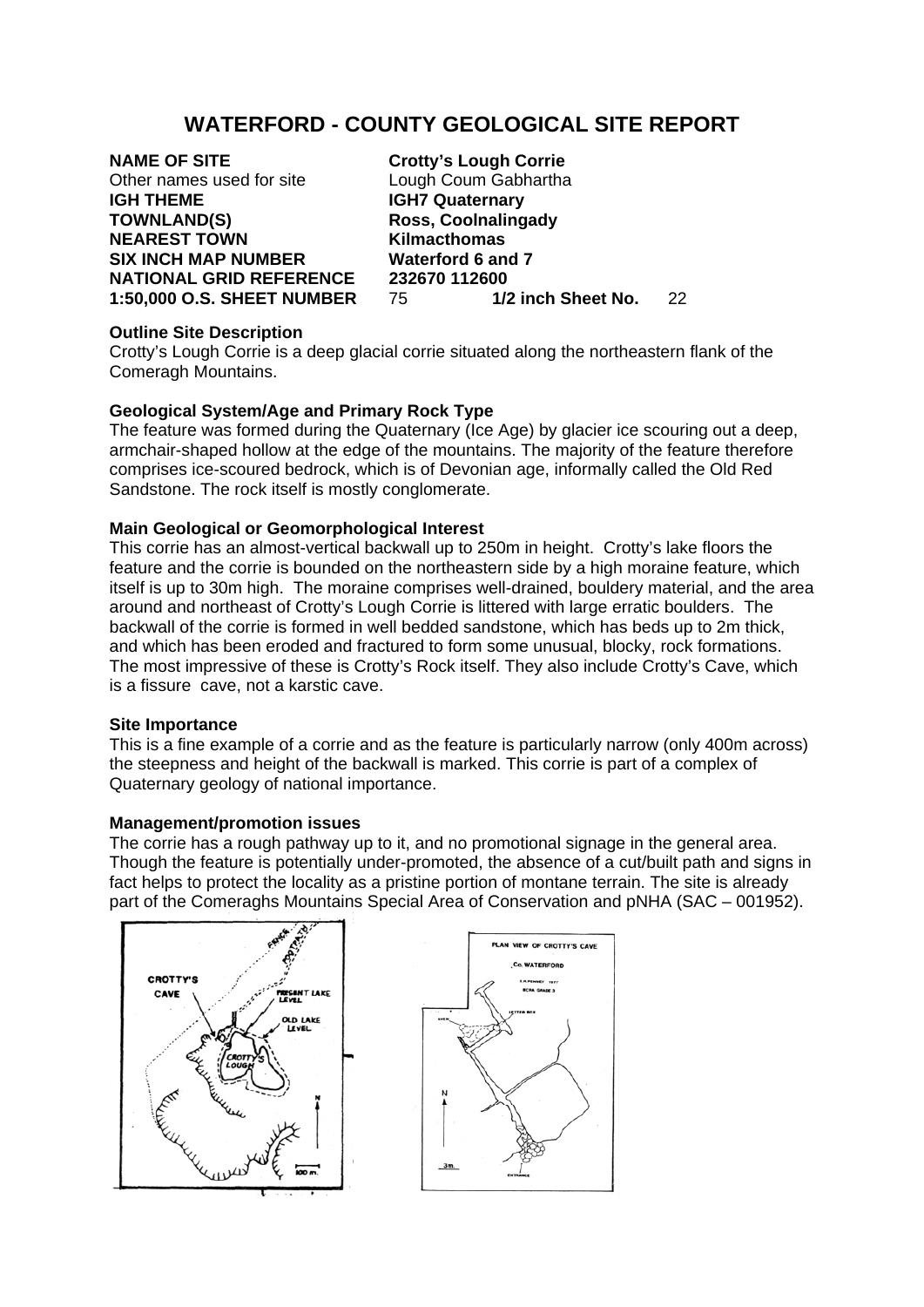

Crotty's Lough, bounded by a high moraine ridge at its northern side.



Lough corrie. backwall of Crotty's Lough corrie.